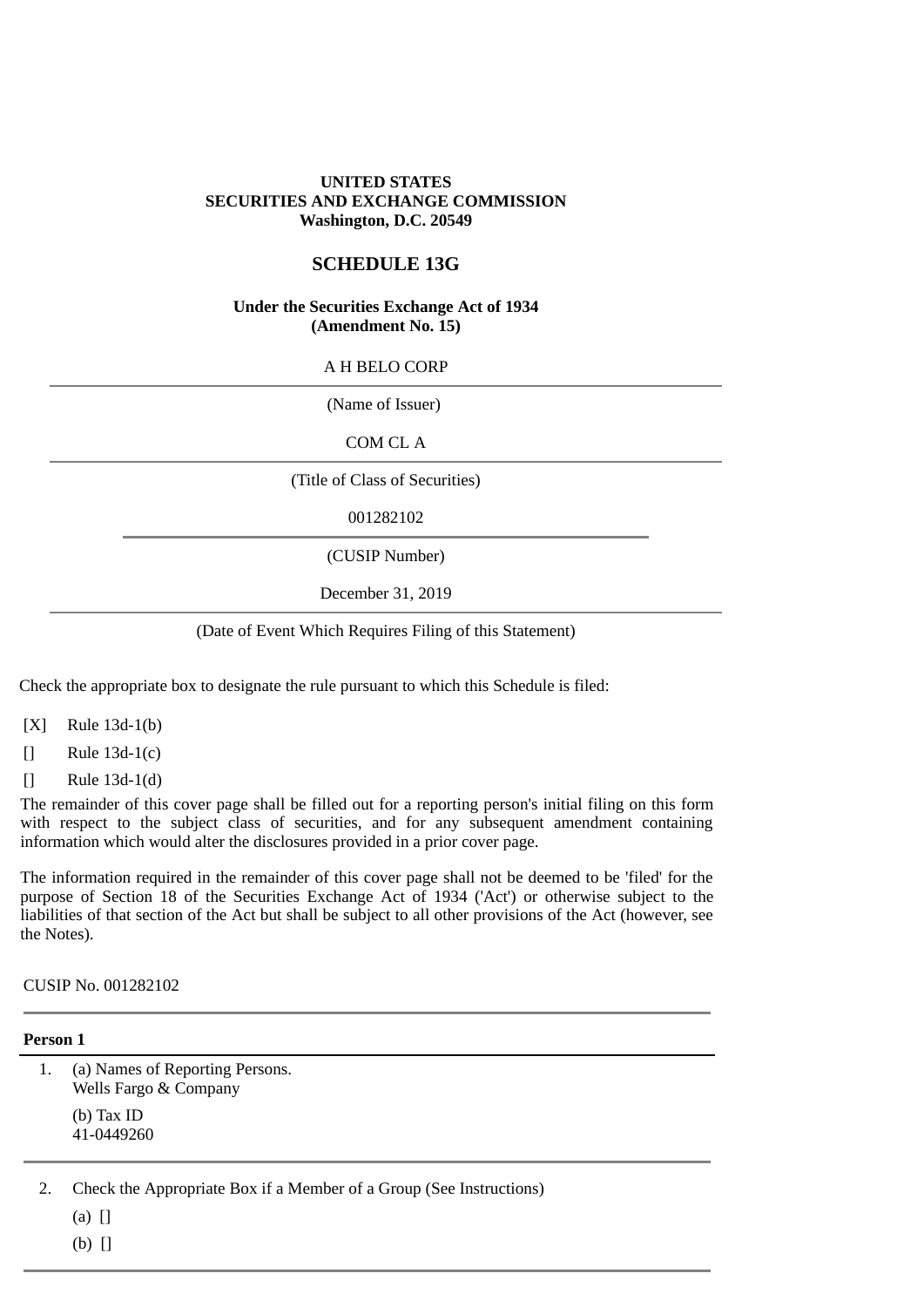3. SEC Use Only . . . . . . . . . . . . . . . . . . . . . . . . . . . . . . . . . . . . . . . . . . . .

#### 4. Citizenship or Place of Organization Delaware

#### Number of Shares Beneficially Owned by Each Reporting Person With 5. Sole Voting Power 10,694 6. Shared Voting Power 365,031 7. Sole Dispositive Power 10,694

8. Shared Dispositive Power 2,488,630

#### 9. Aggregate Amount Beneficially Owned by Each Reporting Person 2,499,324

10. Check if the Aggregate Amount in Row (9) Excludes Certain Shares (See Instructions)

11. Percent of Class Represented by Amount in Row (9) 13.16 %

12. Type of Reporting Person (See Instructions)

#### HC

#### **Item 1.**

- (a) Name of Issuer A H BELO CORP
- (b) Address of Issuer's Principal Executive Offices

1954 COMMERCE STREET, Dallas, TX 75201

#### **Item 2.**

- (a) Name of Person Filing Wells Fargo & Company
- (b) Address of Principal Business Office or, if none, Residence 420 Montgomery Street, San Francisco, CA 94163
- (c) Citizenship Delaware
- (d) Title of Class of Securities COM CL A
- (e) CUSIP Number 001282102

### **Item 3. If this statement is filed pursuant to 240.13d-1(b) or 240.13d-2(b) or (c), check whether the person filing is a:**

- (a) [ ] Broker or dealer registered under section 15 of the Act (15 U.S.C. 78c)
- (b)  $\Box$  Bank as defined in section 3(a)(6) of the Act (15 U.S.C. 78c).
- (c)  $\left[ \ \right]$  Insurance company as defined in section 3(a)(19) of the Act (15 U.S.C. 78c).
- (d) [ ] Investment company registered under section 8 of the Investment Company Act of 1940 (15 U.S.C 80a-8).
- (e)  $\lceil$  an investment adviser in accordance with 240.13d-1(b)(1)(ii)(E);
- (f)  $\left[ \right]$  An employee benefit plan or endowment fund in accordance with 240.13d-1(b)(1)(ii)(F);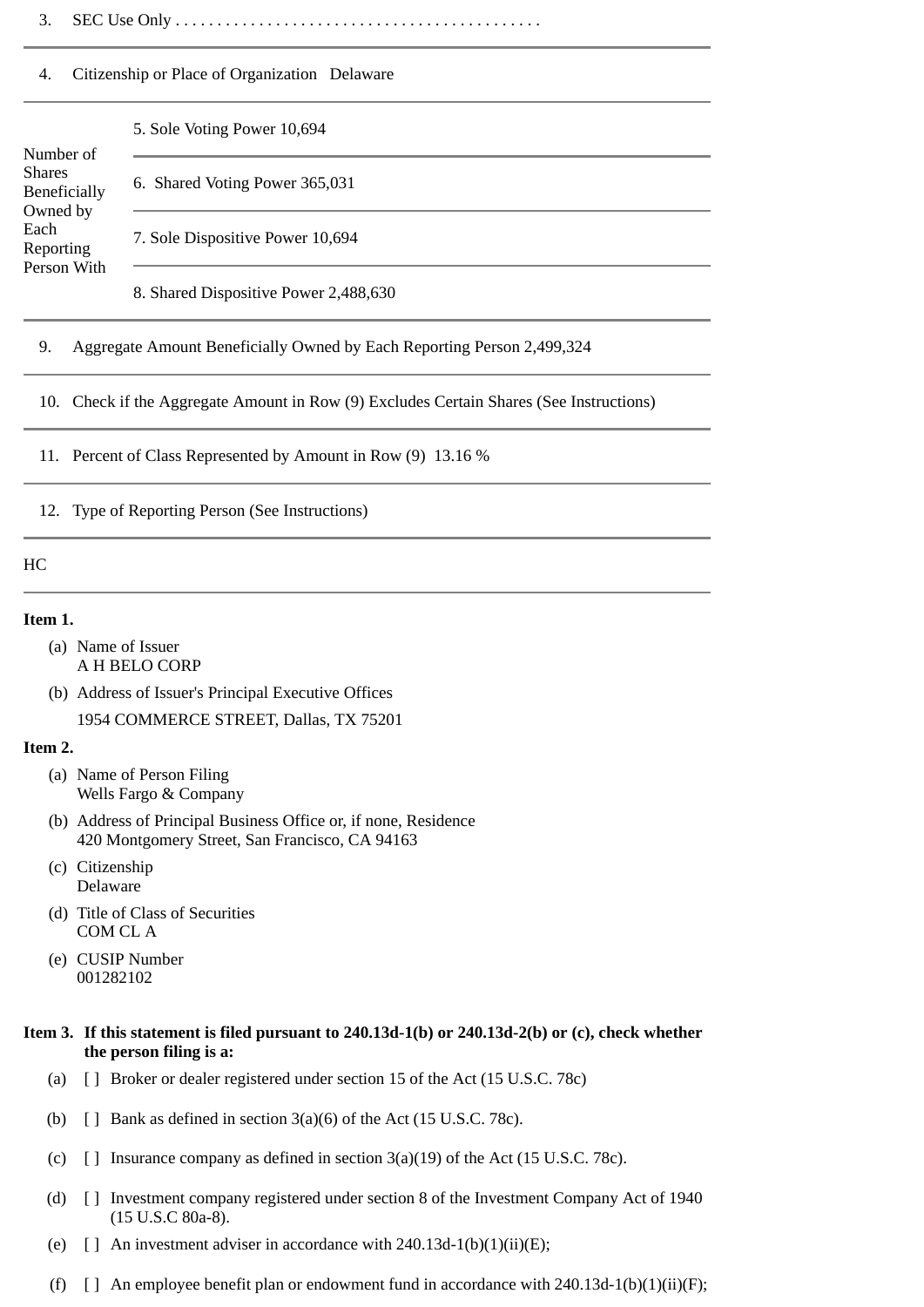- (g)  $[X \, A$  parent holding company or control person in accordance with 240.13d-1(b)(1)(ii)(G); ]
- (h) [ ] A savings associations as defined in Section 3(b) of the Federal Deposit Insurance Act (12 U.S.C. 1813);
- (i) [ ] A church plan that is excluded from the definition of an investment company under section
	- 3(c)(14) of the Investment Company Act of 1940 (15 U.S.C. 80a-3);
- (j)  $\left[\right]$  A non-U.S.institution in accordance with 240.13d-1(b)(1)(ii)(J);
- (k)  $\left[\right]$  Group, in accordance with 240.13d-1(b)(1)(ii)(K).

If filing as a non-U.S.institution in accordance with 240.13d-1(b)(1)(ii)(J), please specify the type of institution:

# **Item 4. Ownership.**

Provide the following information regarding the aggregate number and percentage of the class of securities of the issuer identified in Item 1.

- (a) Amount beneficially owned: 2,499,324
- (b) Percent of class: 13.16%
- (c) Number of shares as to which the person has:
	- (i) Sole power to vote or to direct the vote 10,694
	- (ii) Shared power to vote or to direct the vote 365,031
	- (iii) Sole power to dispose or to direct the disposition of 10,694
	- (iv) Shared power to dispose or to direct the disposition of 2,488,630

# **Person 2**

| 1.                                                                                         | (a) Names of Reporting Persons.<br>Wells Capital Management Incorporated                    |                                       |  |  |
|--------------------------------------------------------------------------------------------|---------------------------------------------------------------------------------------------|---------------------------------------|--|--|
|                                                                                            | $(b)$ Tax ID<br>95-3692822                                                                  |                                       |  |  |
| 2.                                                                                         | Check the Appropriate Box if a Member of a Group (See Instructions)<br>$(a)$ []<br>$(b)$ [] |                                       |  |  |
| 3.                                                                                         |                                                                                             |                                       |  |  |
| 4.                                                                                         | Citizenship or Place of Organization California                                             |                                       |  |  |
|                                                                                            |                                                                                             | 5. Sole Voting Power 0                |  |  |
| Number of<br><b>Shares</b><br>Beneficially<br>Owned by<br>Each<br>Reporting<br>Person With |                                                                                             | 6. Shared Voting Power 2,340,512      |  |  |
|                                                                                            |                                                                                             | 7. Sole Dispositive Power 0           |  |  |
|                                                                                            |                                                                                             | 8. Shared Dispositive Power 2,480,892 |  |  |

9. Aggregate Amount Beneficially Owned by Each Reporting Person 2,480,892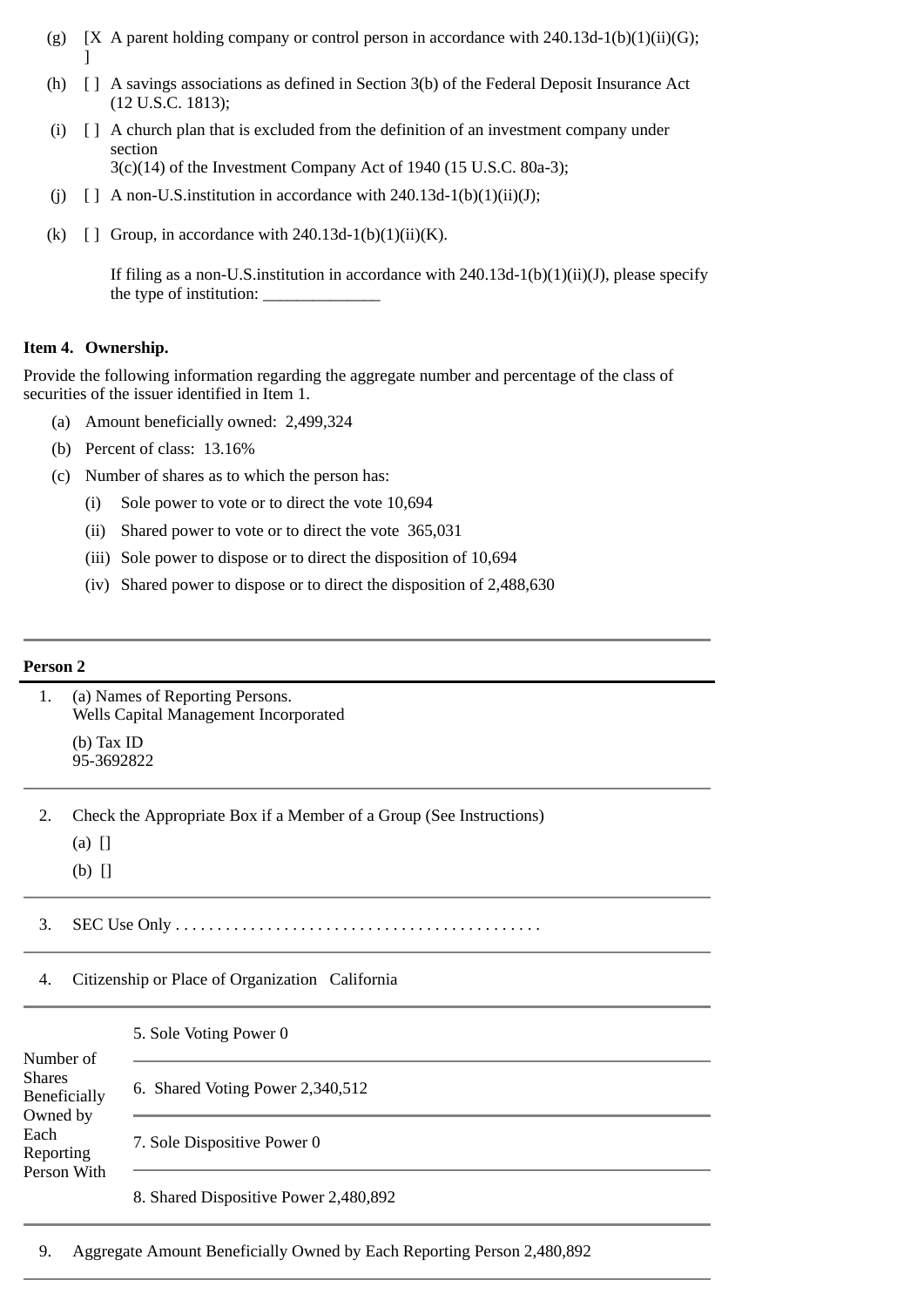#### 10. Check if the Aggregate Amount in Row (9) Excludes Certain Shares (See Instructions)

### 11. Percent of Class Represented by Amount in Row (9) 13.06 %

#### 12. Type of Reporting Person (See Instructions)

#### IA

#### **Item 1.**

- (a) Name of Issuer A H BELO CORP
- (b) Address of Issuer's Principal Executive Offices

1954 COMMERCE STREET, Dallas, TX 75201

#### **Item 2.**

- (a) Name of Person Filing Wells Capital Management Incorporated
- (b) Address of Principal Business Office or, if none, Residence 525 Market St, 10th Floor, San Francisco, CA 94105
- (c) Citizenship California
- (d) Title of Class of Securities COM CL A
- (e) CUSIP Number 001282102

#### **Item 3. If this statement is filed pursuant to 240.13d-1(b) or 240.13d-2(b) or (c), check whether the person filing is a:**

- (a) [ ] Broker or dealer registered under section 15 of the Act (15 U.S.C. 78c)
- (b)  $\left[ \right]$  Bank as defined in section 3(a)(6) of the Act (15 U.S.C. 78c).
- (c)  $\Box$  Insurance company as defined in section 3(a)(19) of the Act (15 U.S.C. 78c).
- (d) [ ] Investment company registered under section 8 of the Investment Company Act of 1940 (15 U.S.C 80a-8).
- (e)  $[X \text{ An investment advisor in accordance with } 240.13d-1(b)(1)(ii)(E);$  $\mathbf{1}$
- (f)  $\lceil$  An employee benefit plan or endowment fund in accordance with 240.13d-1(b)(1)(ii)(F);
- (g)  $\left[\right]$  A parent holding company or control person in accordance with 240.13d-1(b)(1)(ii)(G);
- (h) [ ] A savings associations as defined in Section 3(b) of the Federal Deposit Insurance Act (12 U.S.C. 1813);
- (i) [ ] A church plan that is excluded from the definition of an investment company under section 3(c)(14) of the Investment Company Act of 1940 (15 U.S.C. 80a-3);
- (j)  $\left[\right]$  A non-U.S. institution in accordance with 240.13d-1(b)(1)(ii)(J);
- (k)  $\lceil \cdot \rceil$  Group, in accordance with 240.13d-1(b)(1)(ii)(K).

If filing as a non-U.S.institution in accordance with 240.13d-1(b)(1)(ii)(J), please specify the type of institution:

#### **Item 4. Ownership.**

Provide the following information regarding the aggregate number and percentage of the class of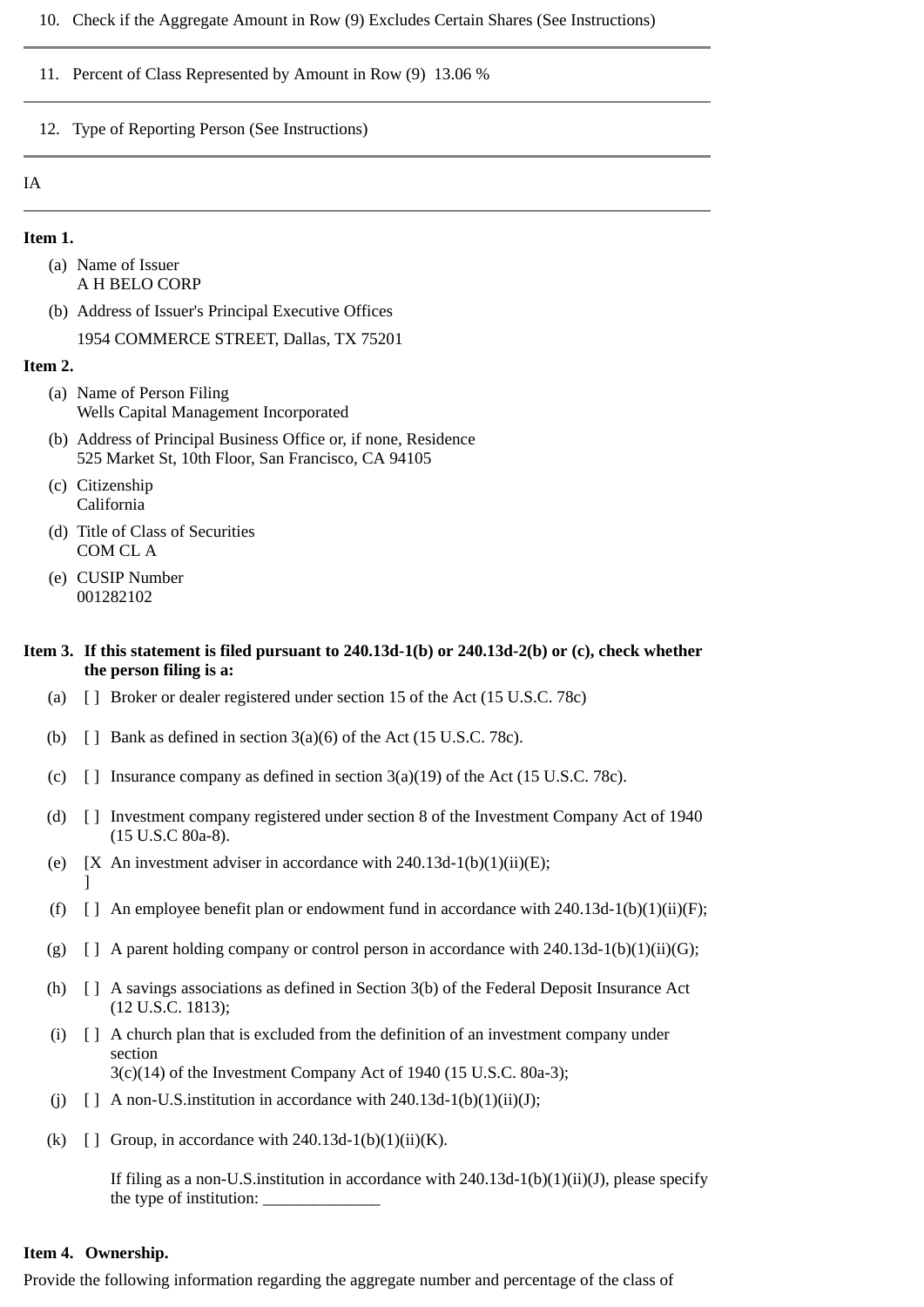securities of the issuer identified in Item 1.

- (a) Amount beneficially owned: 2,480,892
- (b) Percent of class: 13.06%
- (c) Number of shares as to which the person has:
	- (i) Sole power to vote or to direct the vote 0
	- (ii) Shared power to vote or to direct the vote 2,340,512
	- (iii) Sole power to dispose or to direct the disposition of 0
	- (iv) Shared power to dispose or to direct the disposition of 2,480,892

#### **Person 3**

| 1.                                                                          | (a) Names of Reporting Persons.<br>Wells Fargo Funds Management, LLC |                                                                        |  |  |
|-----------------------------------------------------------------------------|----------------------------------------------------------------------|------------------------------------------------------------------------|--|--|
|                                                                             | (b) Tax ID<br>94-3382001                                             |                                                                        |  |  |
| 2.                                                                          | Check the Appropriate Box if a Member of a Group (See Instructions)  |                                                                        |  |  |
|                                                                             | $(a)$ []                                                             |                                                                        |  |  |
|                                                                             | $(b)$ []                                                             |                                                                        |  |  |
| 3.                                                                          |                                                                      |                                                                        |  |  |
| 4.                                                                          | Citizenship or Place of Organization Delaware                        |                                                                        |  |  |
| Number of<br><b>Shares</b><br>Beneficially<br>Owned by<br>Each<br>Reporting |                                                                      | 5. Sole Voting Power 0                                                 |  |  |
|                                                                             |                                                                      | 6. Shared Voting Power 1,973,969                                       |  |  |
|                                                                             |                                                                      | 7. Sole Dispositive Power 0                                            |  |  |
| Person With                                                                 |                                                                      | 8. Shared Dispositive Power 1,976,054                                  |  |  |
| 9.                                                                          |                                                                      | Aggregate Amount Beneficially Owned by Each Reporting Person 1,976,054 |  |  |
|                                                                             |                                                                      |                                                                        |  |  |

10. Check if the Aggregate Amount in Row (9) Excludes Certain Shares (See Instructions)

11. Percent of Class Represented by Amount in Row (9) 10.40 %

12. Type of Reporting Person (See Instructions)

# IA

#### **Item 1.**

(a) Name of Issuer A H BELO CORP

(b) Address of Issuer's Principal Executive Offices 1954 COMMERCE STREET, Dallas, TX 75201

# **Item 2.**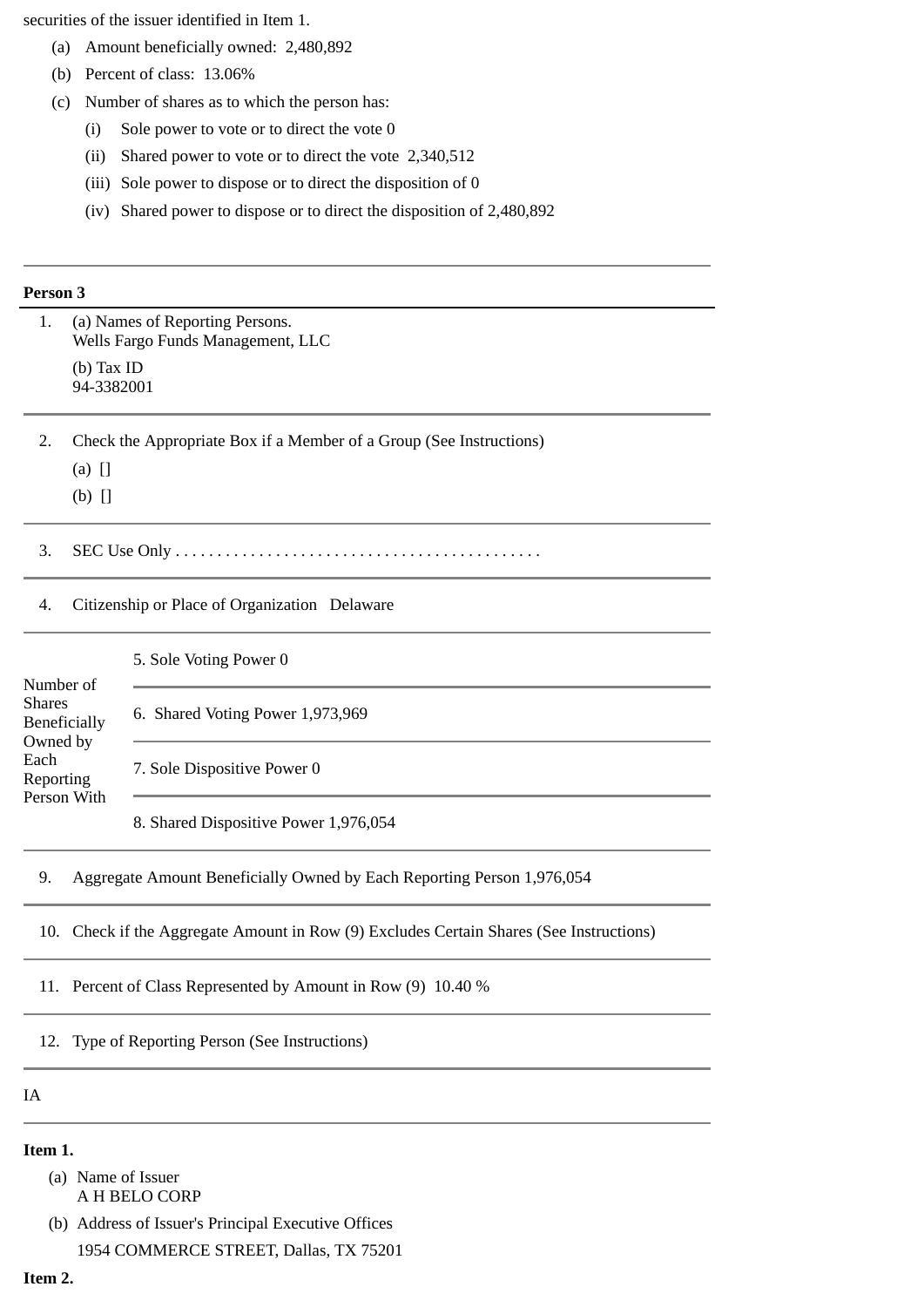- (a) Name of Person Filing Wells Fargo Funds Management, LLC
- (b) Address of Principal Business Office or, if none, Residence 525 Market Street, San Francisco, CA 94105
- (c) Citizenship Delaware
- (d) Title of Class of Securities COM CL A
- (e) CUSIP Number 001282102

# **Item 3. If this statement is filed pursuant to 240.13d-1(b) or 240.13d-2(b) or (c), check whether the person filing is a:**

- (a) [ ] Broker or dealer registered under section 15 of the Act (15 U.S.C. 78c)
- (b)  $\Box$  Bank as defined in section 3(a)(6) of the Act (15 U.S.C. 78c).
- (c)  $\lceil$  1 Insurance company as defined in section 3(a)(19) of the Act (15 U.S.C. 78c).
- (d) [ ] Investment company registered under section 8 of the Investment Company Act of 1940 (15 U.S.C 80a-8).
- (e)  $[X \text{ An investment advisor in accordance with } 240.13d-1(b)(1)(ii)(E);$ ]
- (f)  $\lceil \rceil$  An employee benefit plan or endowment fund in accordance with 240.13d-1(b)(1)(ii)(F);
- (g)  $\lceil$  | A parent holding company or control person in accordance with 240.13d-1(b)(1)(ii)(G);
- (h) [ ] A savings associations as defined in Section 3(b) of the Federal Deposit Insurance Act (12 U.S.C. 1813);
- (i) [ ] A church plan that is excluded from the definition of an investment company under section 3(c)(14) of the Investment Company Act of 1940 (15 U.S.C. 80a-3);
- (i)  $\Box$  A non-U.S. institution in accordance with 240.13d-1(b)(1)(ii)(J);
- (k)  $\lceil \cdot \rceil$  Group, in accordance with 240.13d-1(b)(1)(ii)(K).

If filing as a non-U.S. institution in accordance with  $240.13d-1(b)(1)(ii)(J)$ , please specify the type of institution:

# **Item 4. Ownership.**

Provide the following information regarding the aggregate number and percentage of the class of securities of the issuer identified in Item 1.

- (a) Amount beneficially owned: 1,976,054
- (b) Percent of class: 10.40%
- (c) Number of shares as to which the person has:
	- (i) Sole power to vote or to direct the vote 0
	- (ii) Shared power to vote or to direct the vote 1,973,969
	- (iii) Sole power to dispose or to direct the disposition of 0
	- (iv) Shared power to dispose or to direct the disposition of 1,976,054

# **Item 5. Ownership of Five Percent or Less of a Class**

If this statement is being filed to report the fact that as of the date hereof the reporting person has ceased to be the beneficial owner of more than five percent of the class of securities, check the following.[ ].